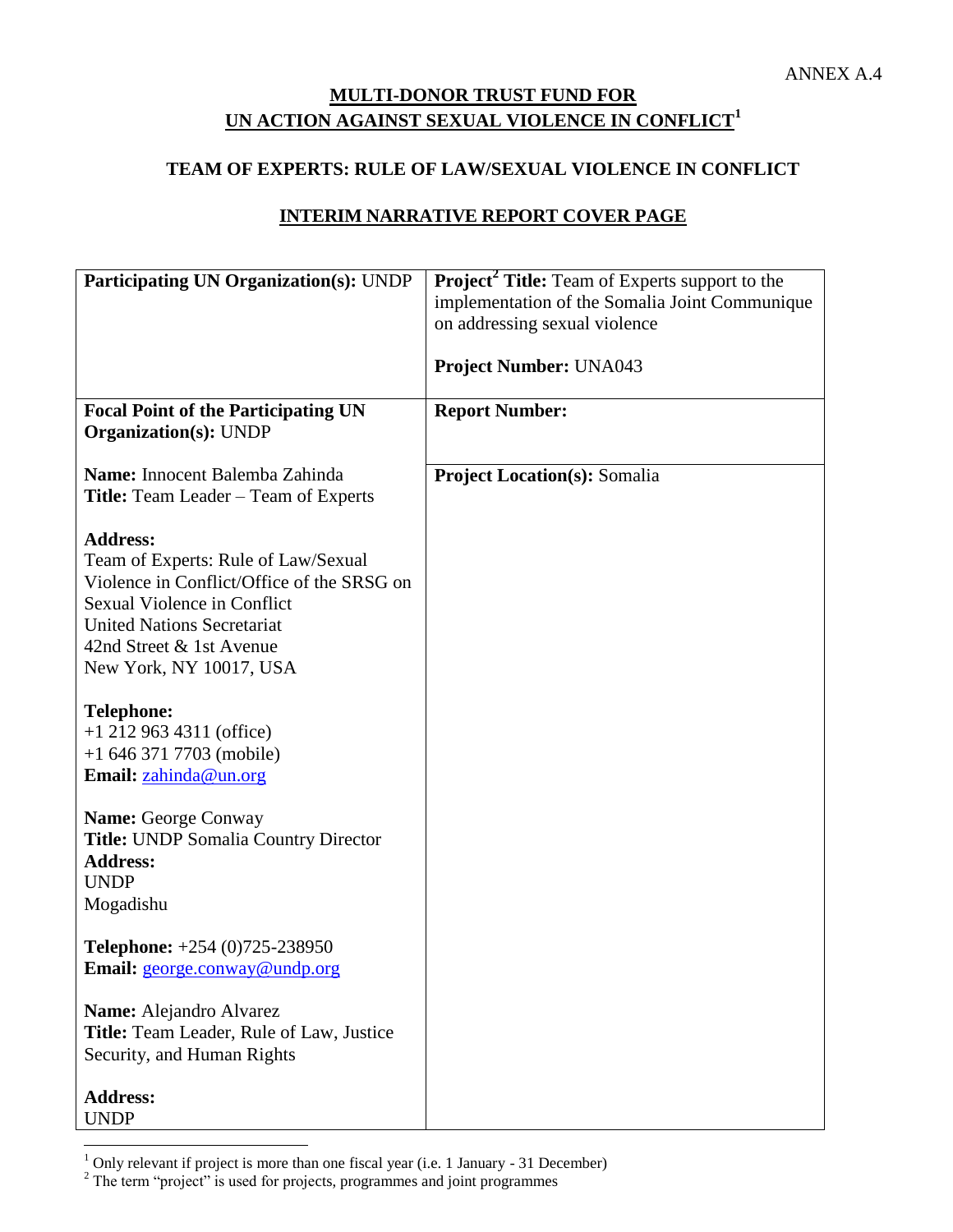| Bureau for Policy and Programme Support<br><b>One United Nations Plaza</b><br>New York, NY 10017            |                                                           |
|-------------------------------------------------------------------------------------------------------------|-----------------------------------------------------------|
| <b>Telephone: 212-906-5942</b><br>Email: alejandro.alvarez@undp.org                                         |                                                           |
| UN Action pillar of activity:<br>Advocacy<br>Knowledge building<br>Support to UN system at country<br>level | <b>Reporting Period:</b> 1 January $-31$ December<br>2016 |
| <b>Project Budget:</b><br>USD 66,716,763                                                                    |                                                           |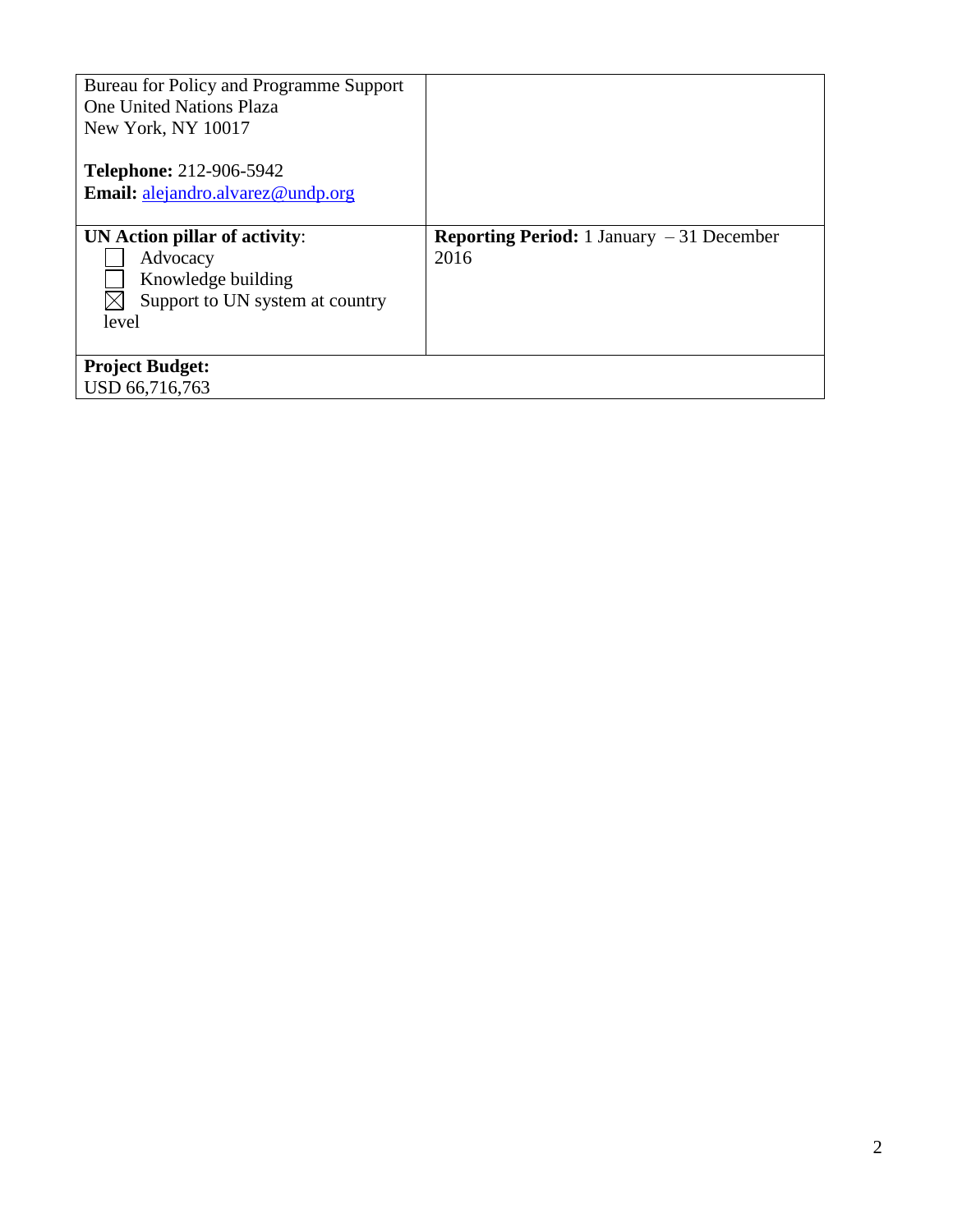### **TEAM OF EXPERTS: RULE OF LAW/SEXUAL VIOLENCE IN CONFLICT**

#### **Interim Narrative Report**

#### **I. Background**

Somalia has faced chronic insecurity; destruction of its social, economic, political, security and legal infrastructure; and widespread human rights abuses, including sexual violence, following decades of conflict and instability. In 2014, 2015, and 2016, conflict-related sexual violence continued to be reported in Somalia, in the context of activities of the terrorist group Al-Shabaab, ongoing inter-clan conflicts and during military offensives. Displaced women and girls and those from minority clans continue to be exposed to the greatest risk. The UN has reported cases of rape and gang-rape, especially in Al-Shabaab controlled areas, where access to services continues to be limited. Somalia's weak legislative framework and the limited capacity of national institutions continue to hamper access to justice, perpetuating a climate of impunity.

Despite these challenges, the Federal Government of Somalia has made efforts to increase engagement on human rights issues, including adopting a Post-Transition Human Rights Road Map for the period of 2013 to 2015 and the signature of the Somali Compact at the New Deal Conference in Brussels.

On 7 May 2013, the Government of Somalia and the United Nations signed a Joint Communiqué on addressing sexual violence. The Joint Communiqué welcomes the assistance of the United Nations Team of Experts on the Rule of Law / Sexual Violence in Conflict (TOE), in the Office of the Special Representative of the Secretary-General on Sexual Violence in Conflict (SRSG-SVC) to help the Government of Somalia define and implement a framework of cooperation in line with the priorities expressed in the Joint Communiqué.

In December 2013, the TOE undertook a joint technical assessment mission to Somalia and Kenya. The results of the assessment helped to inform a May 2014 consultation workshop organized by the Ministry of Women and Human Rights Development (MOWHRD), with the support of the TOE. The workshop provided an opportunity for all relevant Government ministries to agree on common objectives and to solicit input from those delivering services in areas affected by the conflict. As a result of these consultations, the Government developed a National Action Plan on Ending Sexual Violence in Somalia to guide its work in meeting commitments under the Joint Communiqué. In June 2014, a draft of the National Action Plan was launched at the Global Summit to End Sexual Violence in Conflict held in the United Kingdom.

In April 2014, the Government of Japan provided a financial contribution of US\$300,000 to support implementation of the TOE's project, which was planned to start on 1 April 2014 and was initially scheduled to conclude on 31 March 2015. During this period, a deteriorating security situation, as well as disputes between the President of Somalia and the Prime Minister paralyzed government activities, including the MOWHRD, one of the TOE's primary interlocutors, and the main entity overseeing the issue of conflict-related sexual violence. On 16 April 2015, the TOE requested and was granted by the Government of Japan a no-cost extension for the project until 31 December 2015. During the remainder of 2015, Somalia continued to face political turmoil, cabinet reshuffles, and limited access due to insecurity, including attacks targeting government officials, infrastructure, as well as the African Union Mission to Somalia (AMISOM). These attacks led to the shrinking of humanitarian and development space, which affected the timely delivery of the project in support to Somalia. However, it is important to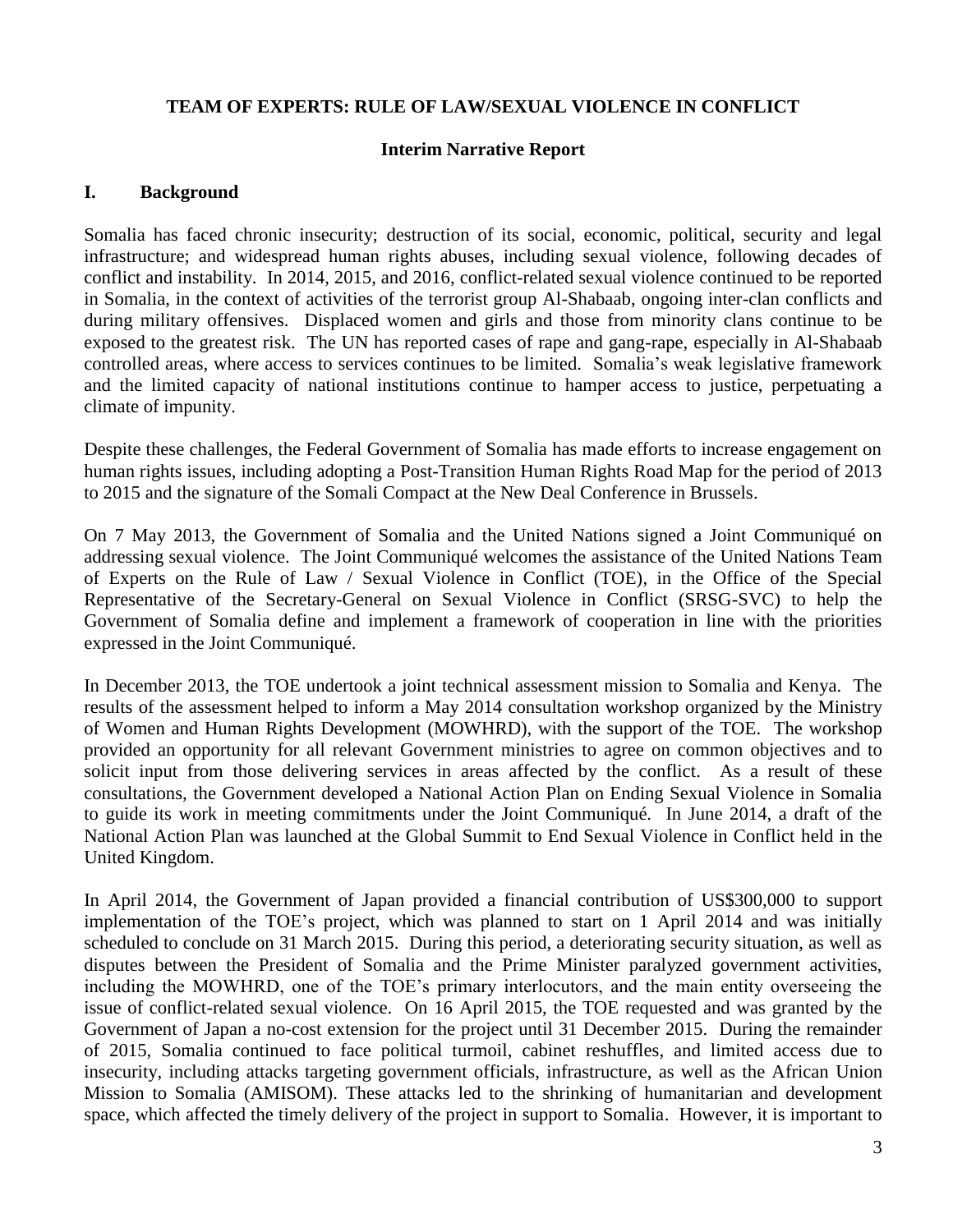underscore that despite these challenges the government demonstrated a strong commitment and leadership, including through the MOWHRD, Ministry of Justice and the national police to address sexual violence. On 29 January 2016, the TOE requested and was granted an additional no-cost extension until 31 December 2016 by the Government of Japan for the US\$300,000. In addition, on 26 February 2016, the Government of Japan pledged an additional US\$500,000 for the TOE's work in Somalia.

In an effort to efficiently and effectively deliver on the project in cooperation with partners on the ground, enhance coordination, and build synergies with partners, the TOE worked with the United Nations Development Programme (UNDP) and United Nations Support Mission in Somalia (UNSOM) to imbed support for National Action Plan activities into the Somalia Joint Rule of Law Programme, thus preventing duplication of implementation modalities.

# **II. Objectives**

Building on the Joint Communiqué, the TOE's support focused its efforts toward the following objectives: (i) supporting the Government in developing, implementing, and monitoring the National Action Plan; (ii) supporting the Government in identifying and clarifying legislative reform priorities relating to sexual violence; (iii) assisting the Government in assessing the national level justice sector capacity to respond to issues of sexual violence; and (iv) developing a strategy for providing technical support to the police, the prosecution, and the judiciary to respond to sexual violence.

# **III. Progress/Results**

*Output 1: Government supported in developing, consulting, implementing, and monitoring the National Action Plan on Sexual Violence in Conflict*

The TOE has actively supported the Government of Somalia in developing, consulting, implementing and monitoring the National Action Plan on Sexual Violence in Conflict. The TOE's assistance began with support to the SRSG-SVC during her initial assessment mission to Somalia. During this mission the TOE was able to help identify key issues for inclusion in the Joint Communiqué. This support was followed by a technical assessment in December 2013 and support to the May 2014 consultation workshop on the National Action Plan.

Following approval of the National Action Plan, the TOE actively supported the Government to establish a Steering Committee, which serves as a platform for coordination, management, and implementation of activities under the National Action Plan. The Team also supported the creation of a coordination cell within the Federal MOWHRD. The Steering Committee is comprised of United Nations agencies, Federal Member States, as well as civil society organizations. The Steering Committee is co-chaired by the MOWHRD and UNSOM. Through its clear linkages with the Somali Compact which spell out the Peace and State Building Goals, the Joint Communiqué signed between the United Nations and the Federal Government of Somalia, and the GBV Strategy 2014-2016, the Steering Committee contributed to ensuring all these policy documents, are mutually reinforcing and strengthen national efforts to ensure long-term peace and state-building according to the principles of human rights, gender equality, accountability, mutual respect and justice.

In addition to support to the Steering Committee and the coordination cell at the Federal level, the TOE also sought to support outreach and awareness raising at the regional level. This support included efforts to organize technical consultation workshops on the National Action Plan through the regional MOWHRD in the Interim Jubba Administration (IJA) and in the Interim South West Administration (ISWA), as well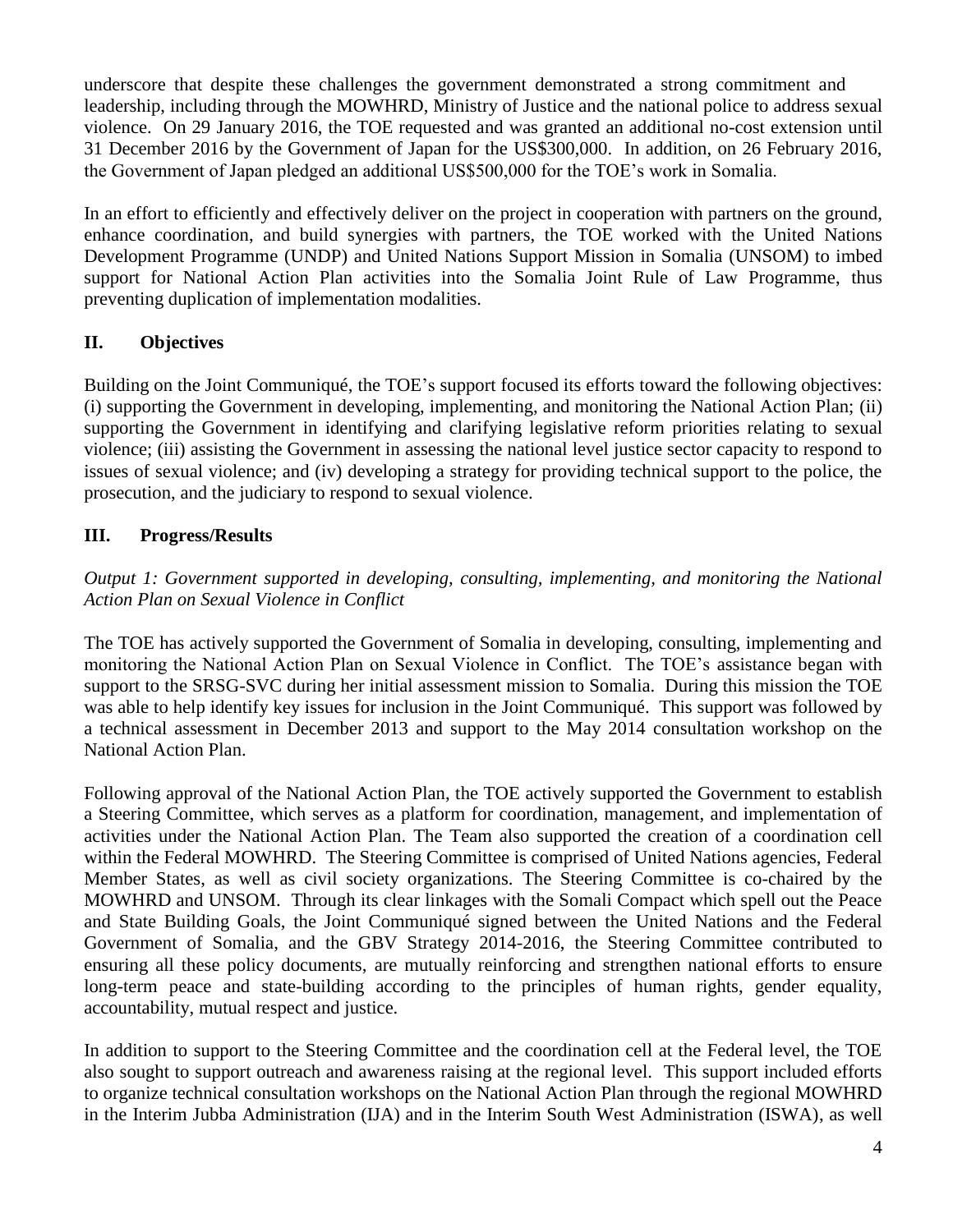as meetings and public outreach with community leaders and women's groups. As of 31 December 2016, these activities had not taken place as a result of insecurity, the ongoing electoral process, and political dynamics between the Federal Government of Somalia and the state authorities in the regions. However, the preparatory work has been done, in consultation with the regional MOWHRD. The workshops are scheduled to take place in early 2017. Despite delays in the outreach in IJA and ISWA, community outreach programmes whose aim was to raise awareness on the need to end sexual violence in conflict were conducted at the Federal level. These activities included media debates, radio programmes to explain the National Action Plan and obtain a buy-in, and the airing of messages on sexual violence which emphasized the need for everyone to work together to end sexual violence, and the impact of sexual violence on the society.

In further support of the Federal and Regional MOWHRD, the TOE supported the identification of equipment needs and facilitated the provision of such equipment through UNDP (Somalia) for distribution to the MOWHRD and regional ministries. The purpose of this support was to better enable the MOWHRD to support the implementation and monitoring of the National Action Plan.

As a result of delays in the implementation of the National Action Plan due to insecurity, the electoral process, and political dynamics, the National Action Plan, which was scheduled to expire on 31 December 2016, was extended until June 2017 with the agreement of the Government of Somalia. Prior to June 2017, the National Action Plan will be reviewed and revised based on progress made to date. The TOE will support the review of the National Action Plan and will actively engage in supporting the implementation of the recommendation.

## *Output 2: Support to the Government in identifying and clarifying legislative reform priorities relating to sexual violence*

The TOE has sought to respond to one of the key concerns in Somalia, specifically the inadequacy of the legal framework to address sexual violence crimes. The TOE contributed to efforts by Somalia to organize consultations to review its legal framework. It should be noted that the legal system of Somalia is built on the common law, Islamic law, as well as customary law practices. The consultations were an opportunity to consult practitioners and legislators on what type of laws and policies Somalia should enact to address the crime of sexual violence. These consultations comprised relevant government ministries: Women Human Rights and Development, Defense, Justice, National Security, Education, Higher Education, Religious Affairs and Health, as well as the Somali Armed Forces and the Somali Police Force. Civil society organizations were also consulted and contributed to the process.

The process resulted in the identification of key areas that needed improvement. These included: (i) the importance of supporting the Policy and Legislative Drafting Unit (PDLU) in the Ministry of Justice through the provision of expertise in legislative drafting, specifically with sexual violence expertise; (ii) the review of the Penal Code and the Criminal Procedure Code to ensure that they effectively address sexual and gender-based violence; (iii) the development of procedures, policies and protocols on the protection of victims and witnesses; (iv) the adoption of an IDP policy that integrates the protection of displaced women and children from sexual violence; (v) the development of a policy regarding legal assistance; (vi) a review of the roles, responsibilities and the jurisdiction of traditional justice; and (vii) enacting strong laws prohibiting sexual violence.

Based on the needs identified above the TOE has supported the development of a legal aid policy which aims to ensure quality legal aid for those seeking assistance. This support was coupled with training on the legal aid policy to civil society organisations, key ministry personnel, and members of the Somali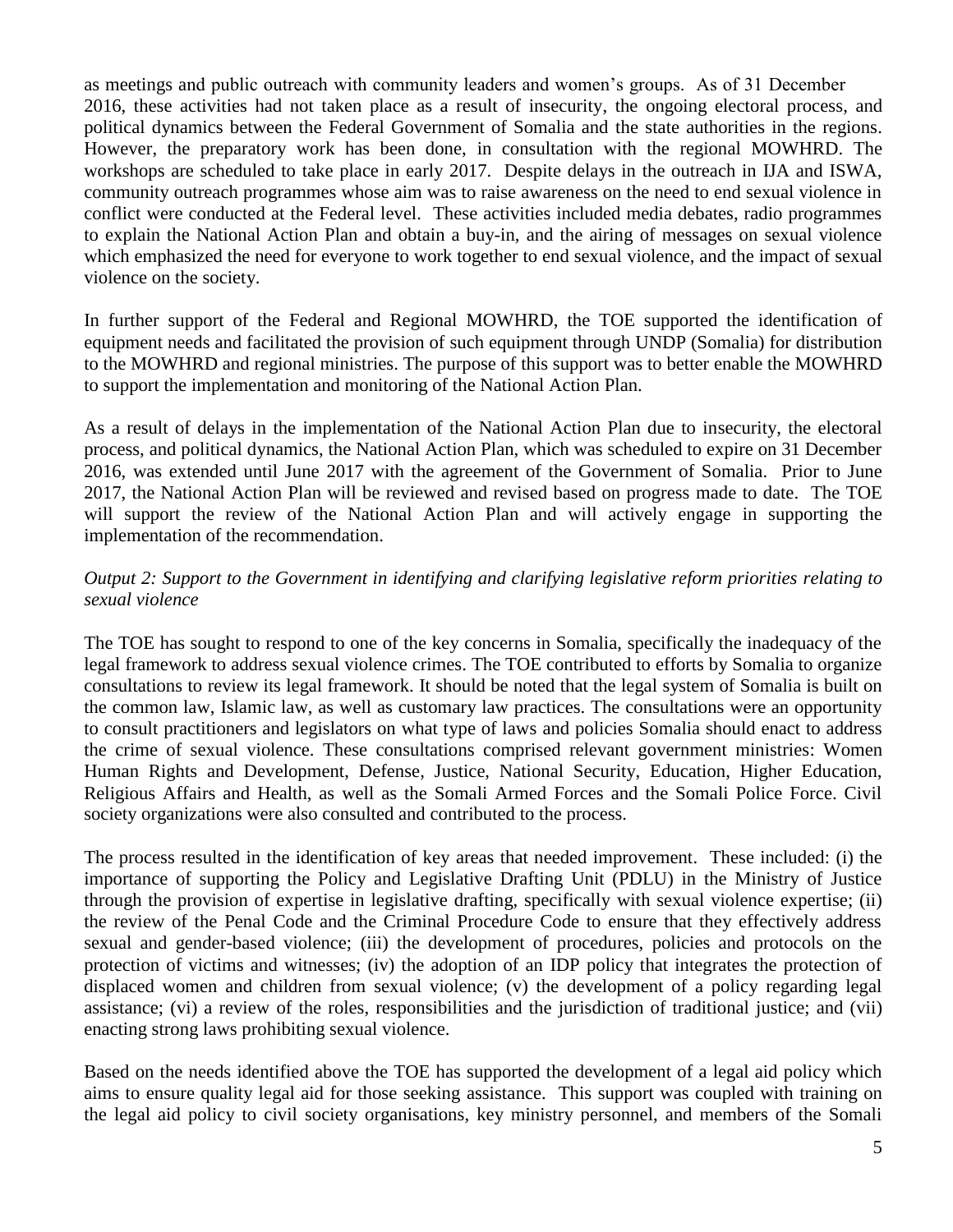National Police. The TOE contributed to efforts by Somalia to draft a "Sexual Offences Bill" (2014), which was submitted to Parliament. The TOE's contribution included the provision of recommendations and drafting support that (i) defined sexual violence comprehensively, in line with the Rome Statute; (ii) strengthened and regularized the punishment proposed for such crimes; (iii) embedded strong protection mechanisms for victims and witnesses; and (iv) added specific provisions for reparations for survivors of sexual violence crimes. The TOE also contributed to the efforts of Somaliland to draft the "Somaliland Rape and Sexual Violence Law" to ensure compliance with international standards. Sexual violence is now clearly defined by this law, which also strengthens penalties for the commission of this crime. The resulting legislation should provide strong legal basis upon which sexual violence crimes can be addressed. In addition, the TOE provided recommendation with regard to way forward in the implementation of the recently adopted Sexual Violence Act of Puntland.

### *Output 3: Assistance to the Government in assessing national level justice sector capacity to respond to issues of sexual violence*

Based on the TOE's technical mission to Somalia, the Government has engaged in dialogue and consultations to review and analyse the capacity of the justice sector in addressing conflict-related sexual violence.

The MOWHRD and the Ministry of Justice have been the primary interlocutors for the TOE on the issue of conflict-related sexual violence. A series of consultations were organized by these Ministries, which brought together government and non-governmental entities. These consultations helped explore the current challenges faced by the justice system, including: (i) the delivery of justice for sexual crimes; (ii) the tools at the disposal of Somalia to address sexual crimes; (iii) the capacity of the judiciary both in Mogadishu and the country more broadly to prosecute crimes of sexual violence; and (iv) obstacles impeding access to justice. These consultations helped identify serious capacity gaps including a basic understanding of the crimes of sexual violence, availability of human resources and the inadequacy of existing tools, infrastructure and resources.

These consultations also helped Somalia identify a number of actions including: (i) establishing joint training for police, prosecutors, judges and legal aid providers; (ii) strengthening the capacity of military courts with respect to investigations; (iii) introducing sexual violence investigation techniques into police training curricula; (iv) establishing specialized units in the police regarding sexual violence offenses and offenses against women and children; and (v) establishing protocols and mechanisms to protect victims and witnesses who come forward to seek redress.

### *Output 4: Strategy for providing technical support to the police, prosecutors, and the judiciary to respond to issues of sexual violence developed*

In line with the National Action Plan and the needs articulated through the extensive consultation process, the TOE actively supported the development of civilian and military justice capacities in Somalia. Specifically, the TOE supported consultations with the Somali National Police aimed at defining a strategy for police in addressing conflict-related sexual violence. Through these consultations it was agreed that a special police unit was necessary to address issues of women and children. Based on this agreement, the TOE and UNSOM supported the development of the terms of reference for the Woman and Child Protection Unit (WCPU). The terms of reference were then validated in a workshop, approved and adopted by the Somali National Police. The focus of the newly established WCPU is to provide a coordinated multi-sectorial approach in investigating and preventing sexual and gender-based violence, conflict related sexual violence, and violence against children in all its forms. The WCPU provides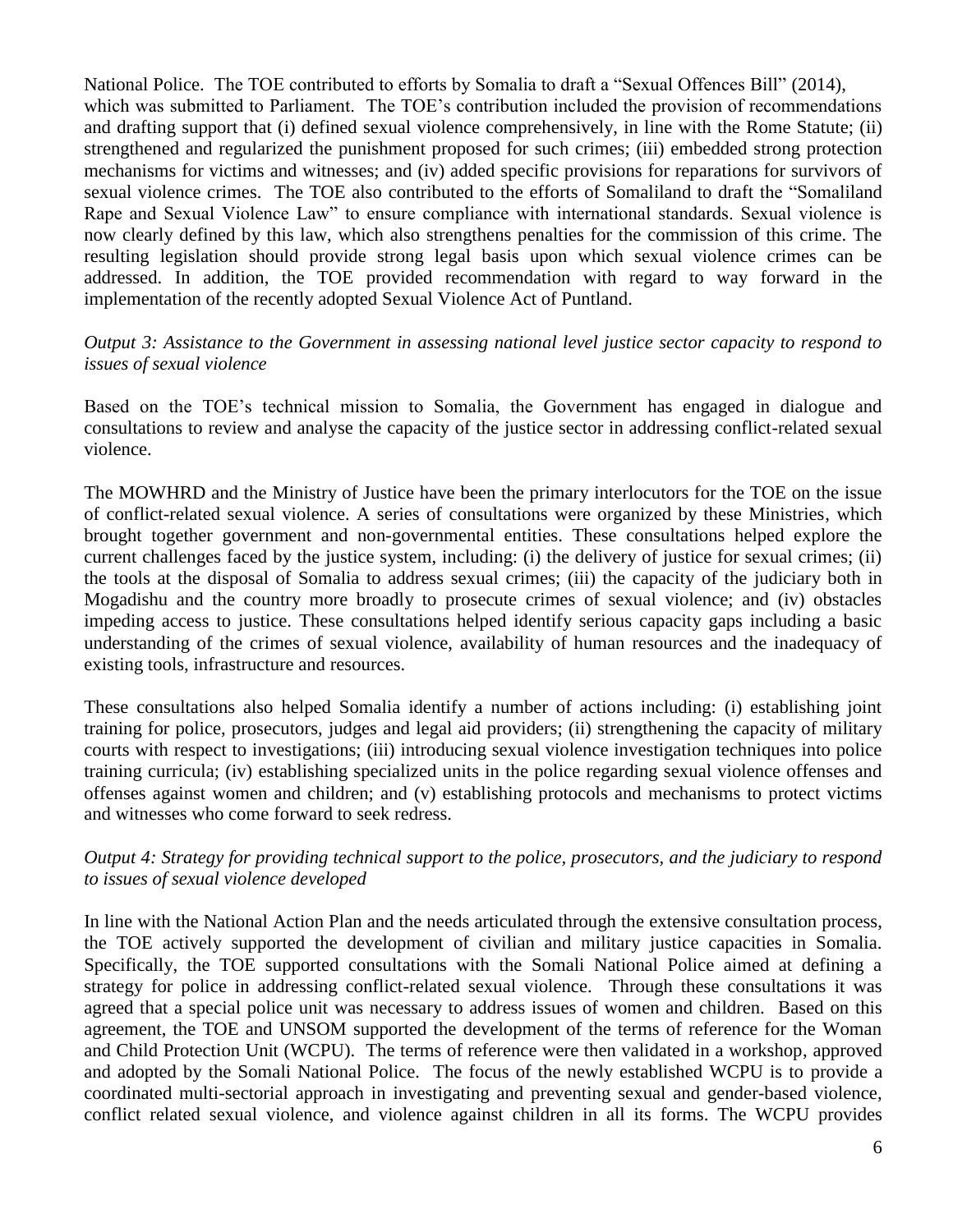survivor-friendly services and provides access to the victims to additional services that may be required such as medical services, psychosocial support, access to a safe house or other places of safety as may be necessary on a case by case basis, and to legal aid services. The WCPU also provides specific services regarding all forms of violence against women and address protection issues pertaining to children in conflict with law. In further support of the WCPU the TOE supported the identification and training of mobile training teams to provide training to Somali National Police on addressing sexual violence. The TOE also supported the procurement of investigation tool kits related for use in investigating sexual violence cases.

In addition to support provide in Somalia, the TOE also supported capacity building efforts of Somalis outside of Somalia. In August 2015, the TOE supported a three-day training in cooperation with the International Conference on the Great Lakes – Regional Training Facility. The workshop brought together eighteen military and justice officials including representatives from Somalia to strengthen their capacity on investigating and prosecuting sexual violence crimes and the use of forensic evidence in sexual violence cases. The workshop contributed to strengthening the capacity of national actors to address sexual violence in their justice systems and fostered ties between international practitioners and national justice authorities.

In November 2016, through an experience sharing exercise hosted by the Government of Côte d'Ivoire on "Addressing Conflict-Related Sexual Violence by National Armed Forces in Africa", the TOE supported the participation of the Somali military. The aim of the exercise was to promote south-south experience sharing and to initiate the development of guidelines for African armed forces on addressing conflictrelated sexual violence. The conference brought together senior military officers from *Forces Arm*é*es de la Côte d'Ivoire* (FACI); *Forces Arm*é*es Centrafricaines* (FACA); *Forces Arm*é*es de la R*é*publique D*é*mocratique du Congo* (FARDC); *Forces Armées et de sécurité du Mali* (FAMA); Sudanese People's Liberation Army (SPLA), and Somali National Armed Forces (SNAF). It was also attended by representatives from the military components of MONUSCO, MINUSMA, the United Nations Operation in Côte d'Ivoire, United Nations-African Union Mission in Darfur, United Nations Mission in the Republic of South Sudan, and African Union Mission to Somalia, as well as representatives from the African Union, UNDP, the United Nations Institute for Training and Research, the Nordic Centre for Gender in the Military, and the Kofi Annan International Peacekeeping Training Centre. This was an opportunity for the SNAF to learn from others' experiences, best practices, tools and strategies to prevent and respond to sexual violence. It was also an opportunity to analyse and discuss challenges they are faced with, and how this could be addressed through cooperation with other armed forces in Africa. The exercise resulted in the identification of the elements that will serve as the basis for the development of "Guidelines on addressing conflict-related sexual violence by armed forces in Africa", which will also be a useful tool for the SNAF.

## **IV. Challenges and Way Forward**

Efforts to support the implementation of the National Action Plan will continue to face political and security challenges particularly as the efforts relate to work outside of Mogadishu. However despite these challenges the Federal Government as well as the regional governments continue to place strong emphasis on addressing conflict-related sexual violence.

Going forward, the TOE will seek to assess and strengthen progress made under the National Action Plan by supporting the MOWHRD in organizing a workshop to review progress made toward the implementation of the National Action Plan and by supporting the MOWHRD in developing a follow on mechanism to the National Action Plan. The TOE will also seek to strengthen coordination between